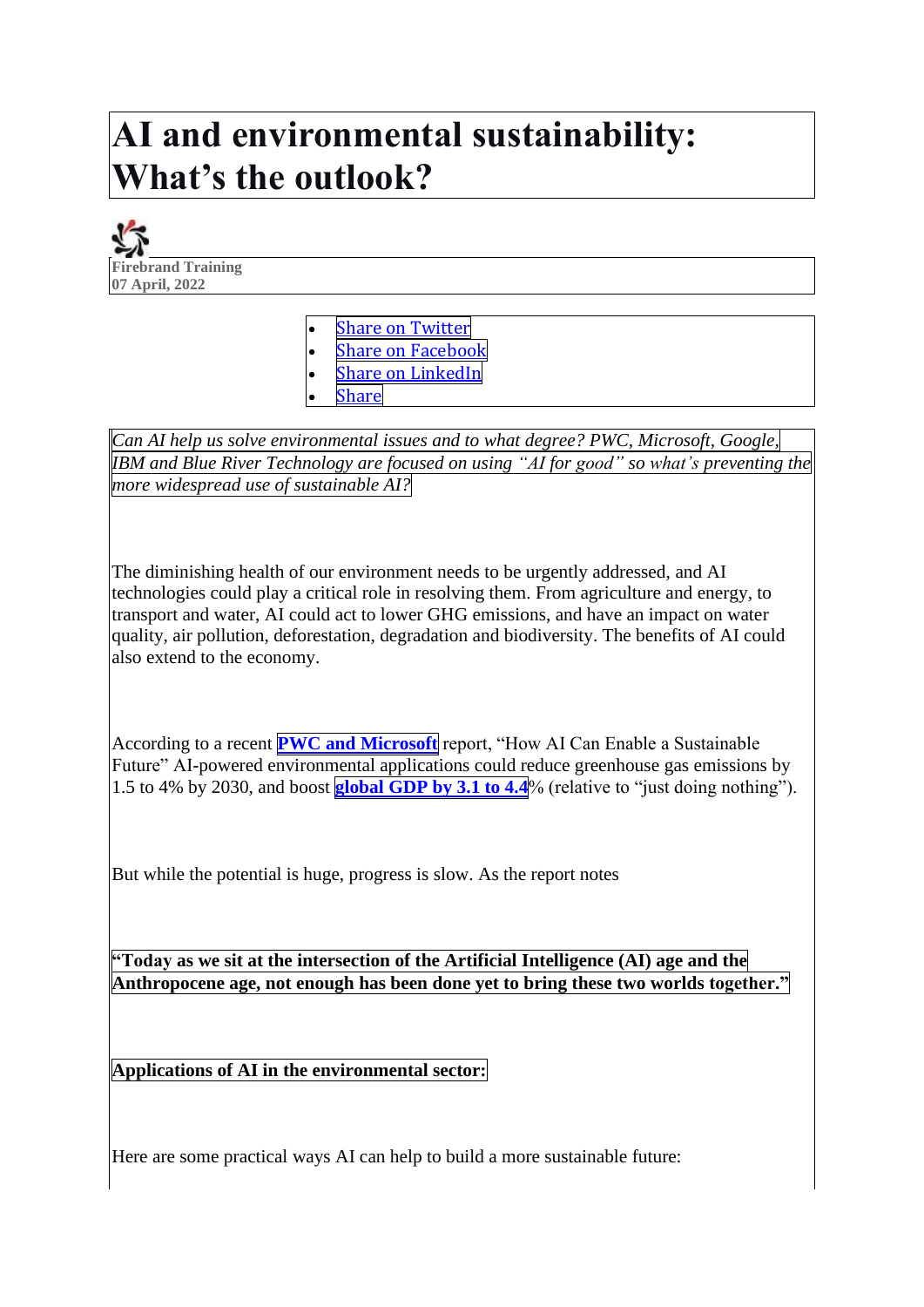• AI can analyse satellite data, and ground-based sensors to monitor forests in real time and at scale. This can provide early warnings of illegal deforestation, potentially saving millions of hectares of forest globally. • AI can provide accurate, localised warnings of poor air quality which can reduce healthcare costs and offer economic benefits. AI can provide enhanced weather and disaster prediction and response. **[IBM](https://earth.org/data_visualization/ai-can-it-help-achieve-environmental-sustainable/) uses AI** to forecast the weather with predictions that are now 30% more accurate than previously. This helps energy companies better manage operations, and maximise use of renewable energy, whilst reducing carbon emissions. • AI powered agricultural monitoring and management can lead to better crop yields with reduced reliance on fertilizers and water for irrigation. **Blue River [Technology](https://bluerivertechnology.com/)** is using AI to detect the presence of invasive species and other factors affecting biodiversity. • Accurate traffic management, real-time journey planning and autonomous vehicles help people move more sustainably. Google uses AI in **[GoogleMaps](https://blog.google/products/maps/redefining-what-map-can-be-new-information-and-ai/)** whereby machine learning algorithms are used to optimise navigation.

> Water resource prediction and management can ameliorate the global water crisis and eliminate waste, as well as lower costs and environmental impacts.

## **Environmental AI's trade offs and challenges**

There will be trade-offs, challenges and opportunities when it comes to AI.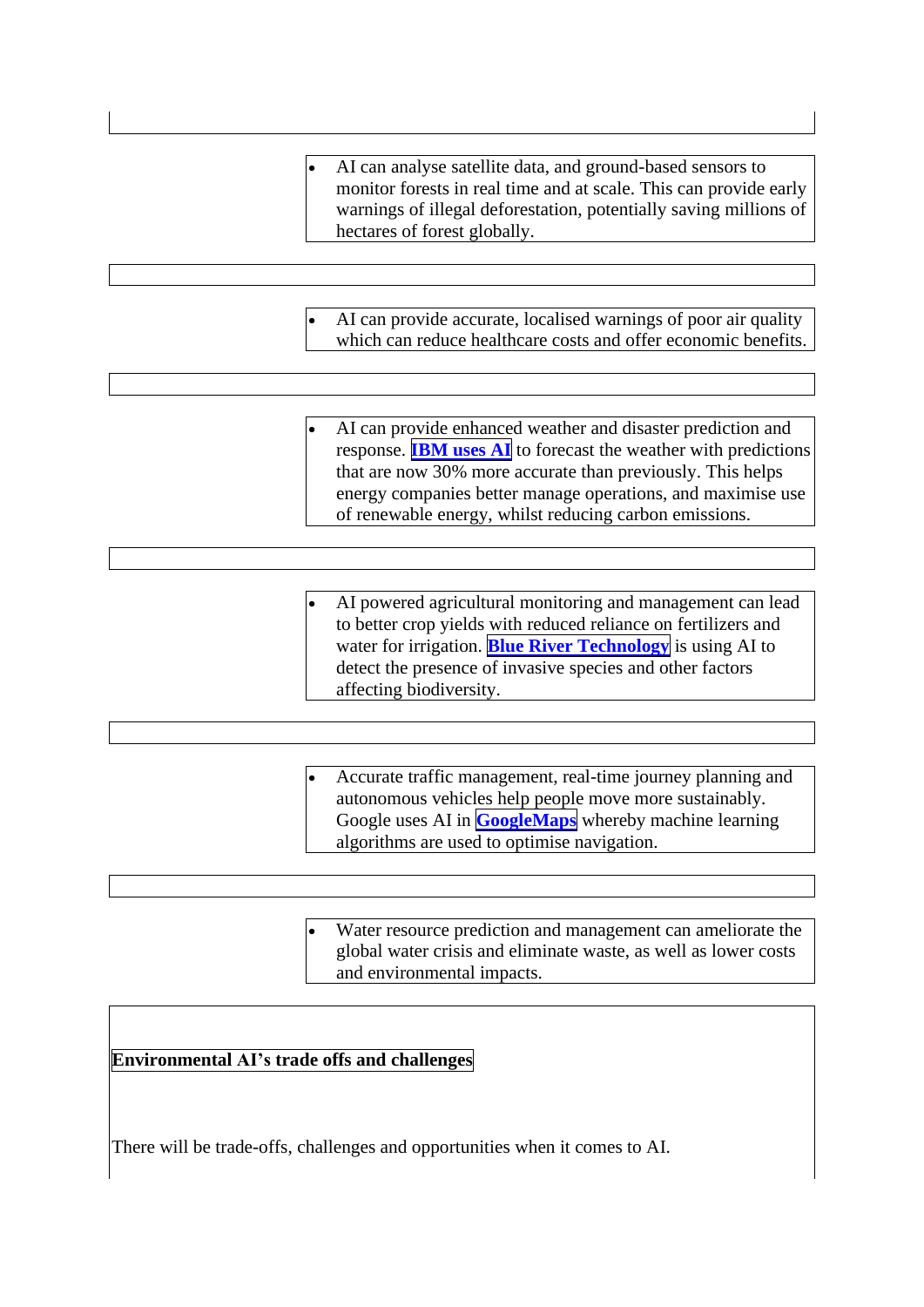Challenges include:

- Lack of awareness about sustainable AI
- Lack of funding
- Talent shortages
- Inadequate governance and policy
- Cost of AI solutions
- Risk of AI increasing the use of non-renewable resources to run it
- Insufficient focus on "sustainable" AI
- Accountability and trust around scaling AI
- Lack of data, limited accessibility of data, and data quality issues
- Over-exploitation of resources due to automation, if not carefully managed
- Rogue AI, cybersecurity and privacy risks

## **How to prepare for the challenges ahead**

Firms and companies will need to invest seriously in their digital transformation, and champion responsible practices.

Policy and market reforms will be needed, to ensure new AI solutions can scale multiple systems, governments and regulators.

Action needs to be taken around improving data assets and AI tools. Companies need to embrace the upskilling and reskilling of their workers so they can start developing AI strategies that build in - and optimise for - sustainability. They need to onboard best practices in data science, digital skills and machine learning basics.

**"Training for new skills will be fundamental"**